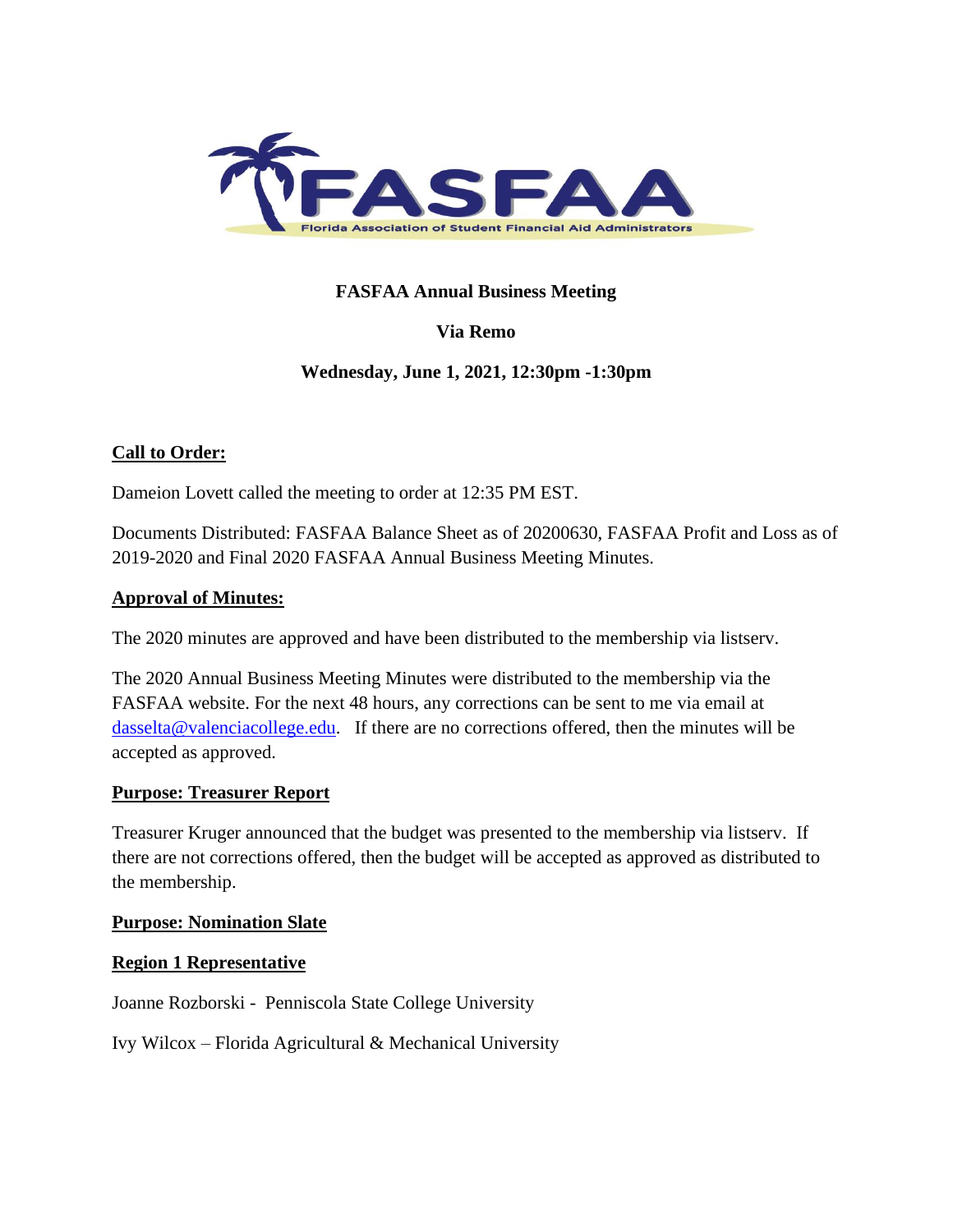### **Region 3 Representative**

Angelica Parrales – Valencia College

Arminta Johnson – Lake Sumter State College

### **Region 5 Representative**

Marissa Miles – Herbert Wertheim College of Medicine, Florida International University

Pamela Welch – Palm Beach State College

### **Treasurer-Elect**

Tracy Morgan – University of South Florida

Joseph Larrea – E-Campus & Graduate School, Keiser University

### **Secretary**

Susan Ambridge – Valencia College

Trellis Williams – University of Florida

### **President-Elect**

Nadine Bailey – Ultimate Medical Academy

Heidi Goldsworthy – Stetson University

The nominees for President-Elect gave a 3-minute speech.

# **Purpose: Strategic Long Range Plan by Past President Barkowitz**

During the annual business meeting, Past President Barkowitz delivered the overview of the FASFAA strategic plan. Since the FASFAA fiscal plan was coming to an end, it was important to set up a strategic planning process. The FASFAA Executive Board approved the process to hire an external consultant to facilitate the strategic plan task force. The strategic planning process started in the summer of 2020 and finished in May of 2021. On the FASFAA web site is the complete report of the strategic plan.

As an association, we wanted to reaffirm our mission, vision, values and statement on diversity, equity and inclusion. The FASFAA mission is to provide professional competency; cooperation and communication; and promoting/endorsing financial aid programs, including educating stakeholders. The FASFAA vision is to be a recognized leader; advance the professional and profession; serve stakeholders; and be a credible, valued resource. The values of the FASFAA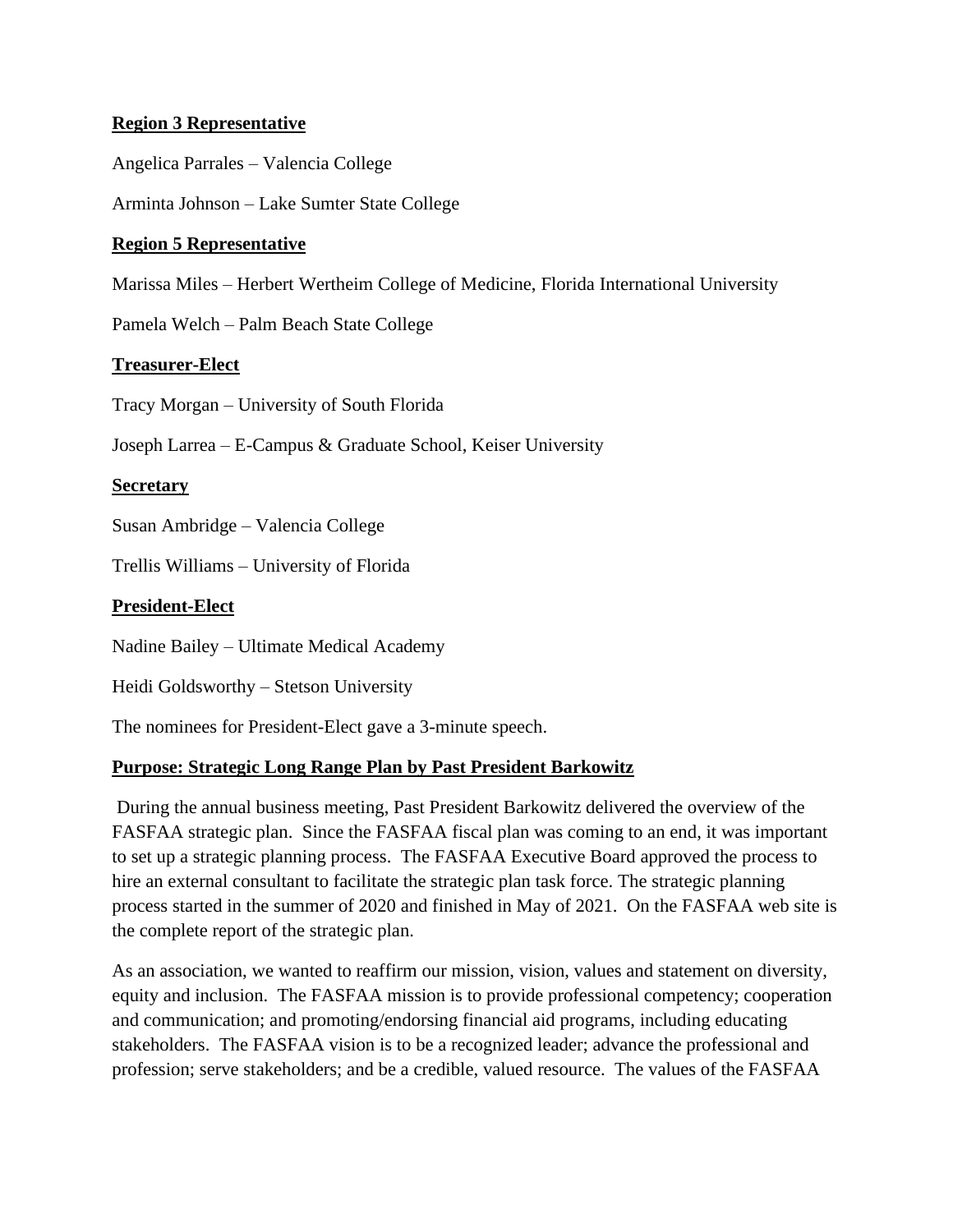organization include relevance; diversity; equity, and inclusion; access; collegiality; mentorship and networking; and innovation with effective stewardship.

As part of the FASFAA Strategic Plan, there are 5 goals which were addressed; Goal 1 increase membership and member engagement by promoting the distinctiveness and differentiation of FASFAA to various association stakeholders. Goal 2 offer professional development opportunities to meet FASFAA members' needs. Goal 3 develop the leadership pipeline and infrastructure to grow and support future and current leaders within FASFAA. Goal 4 advocate for and promote student aid and postsecondary education's values and benefits to stakeholders in various communities and contexts while keeping diversity, equity, and inclusion at the core of FASFAA's efforts. Goal 5 create an infrastructure for sound financial stewardship to provide ample funding to support FASFAA's ongoing mission to be a best-in-class not-for-profit educational corporation.

The strategic plan committee felt it was important to address each goal with specific objectives or action steps necessary to accomplish the goal. The goals will not change over the next 3-4 years, the objectives and action steps will be updated periodically. Each goal has metrics to determine the progress and goal accomplishment. The metrics a designed to have a blend of both direct and indirect evidence and quantitative and qualitative data sources.

The strategic plan is being unveiled during the current June 2021 Annual Conference. It is the board's responsibility to monitor the plan's progress. In the future there will be opportunities for FASFAA member engagement in the strategic plan implementation. The board will have periodic review and reporting on the strategic plan progress.

The business meeting went into recess at 1:21 pm on June 2, 2021.

# **Call to Order**

President Lovett called the meeting to order at 12:27 pm on June 4, 2021.

# **Purpose: Election Results**

President-Elect 2021-22 Nadine Bailey

Secretary Susan Ambridge

Treasurer-Elect Tracy Morgan

Region I Joanne Rozborski